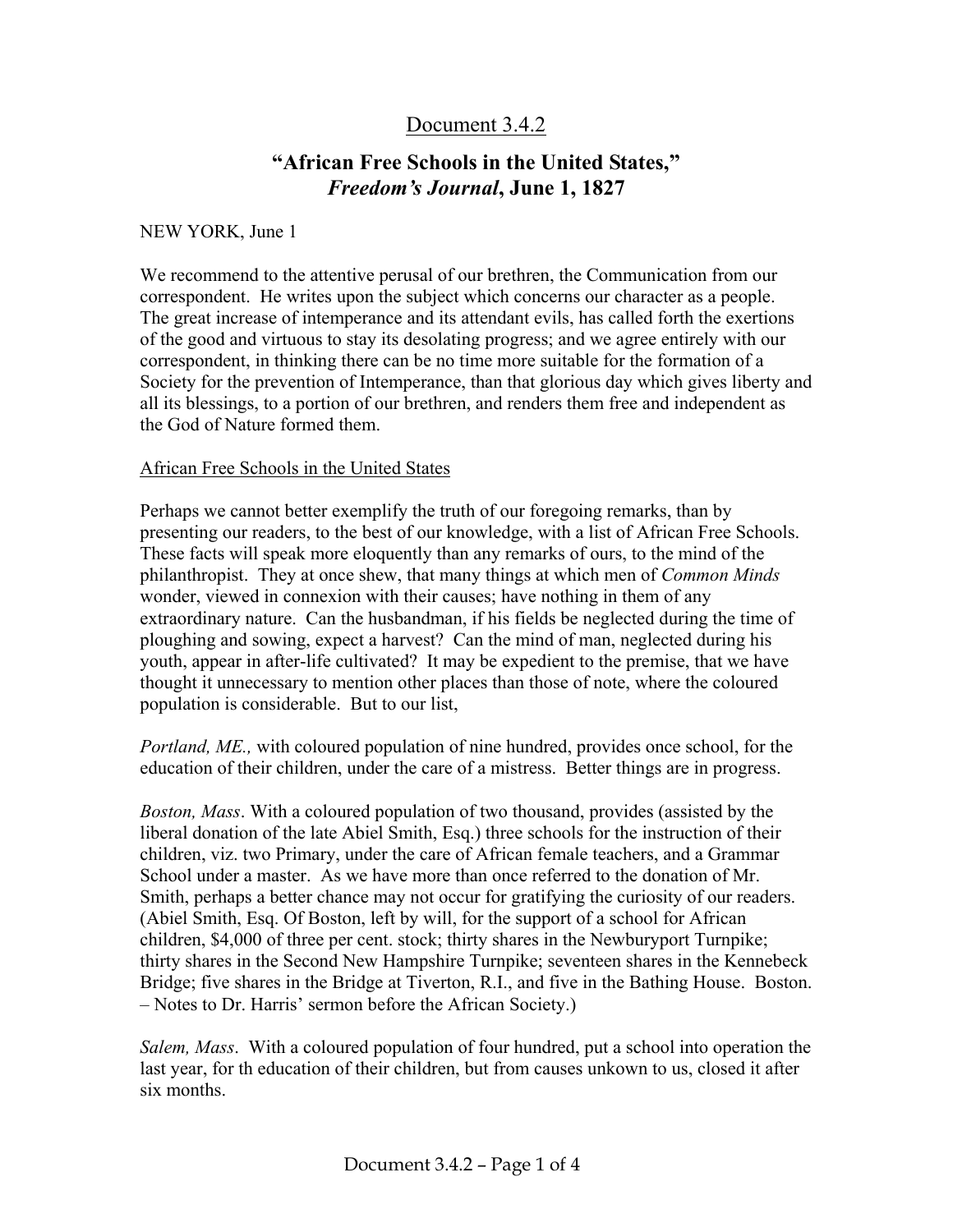*New Haven, Conn.,* with a coloured population of eight hundred, provides two schools, during *three months* in the year, under the care of a master and mistress.

*Providence, R.I.*., with a coloured population of fifteen hundred, and *Hartford, Conn.,* with five hundred provide none.

*Philadelphia,* with a coloured population of twenty thousand, provides *three* schools for the instruction of their children, under the care of four teachers.

*New-York*, with a coloured population of fifteen thousand, provides *two* schools for the instruction of their children, under the care of a master and mistress. Parents, we learn, who are able, are obliged to pay one dollar per quarter for each child.

We need not mention the names of any other places, as we know of no other schools. Seeing then, that the schools now in operation, for the education of our children, are so few and imperfect; ought *others* to wonder, that not many after arriving at manhood, are fitted to take a respectable stand in society. What are the advantages to be derived from an instruction in these schools, compared to those of a higher and more elevated nature? What are the incentives held out to a lad of colour? Are there higher schools to stimulate him to greater exertions? Is he placed, and considered, an equal with other boys in schools of the same rank? Do the committees of trustees, expect him to be as well grounded in the elementary branches? A little smattering, and a few words recommendatory from his teacher, are all they look for from a boy of colour. The very idea of his colour, is enough to elicit praise from his learned visitors, when the same exercise performed as well by another boy, would pass unnoticed, and be considered as a thing of course.

We suspect, it is unnecessary to mention, that much depends upon the teacher, as well as the pupil. We are so skeptical, that we cannot believe, that almost *any one* is qualified to keep a school for our children. Enemies may declaim upon their dullness and stupidity; but we would respectfully enquire, had they not had dull and stupid instructors; who, if placed in any other than a coloured school would hardly be considered as earning *their salt*: but we must be silent, as any one who possesses a few qualifications (unnecessary to be here named) is, in the general estimation, fit to keep a school for us. We protest against such silence; and shew our sincerity, shall continually raise our feeble voice against the unequal advantages for education enjoyed by our children: and though upon the community at large, this may have little effect; yet we trust, there will be found, some 'unjust judges' who wearied with us may strive in real earnest to do something for their education.

Let our children and youth be but once convinced, that as much is expected from them as from other boys of the same standing; let the elementary branches most essential to the business of after-life, be well fixed in their young minds; (neglecting exercises not of immediate practical use for a later period;) let public committees and trustees visit their respective schools more frequently, and examine more thoroughly; and see that teachers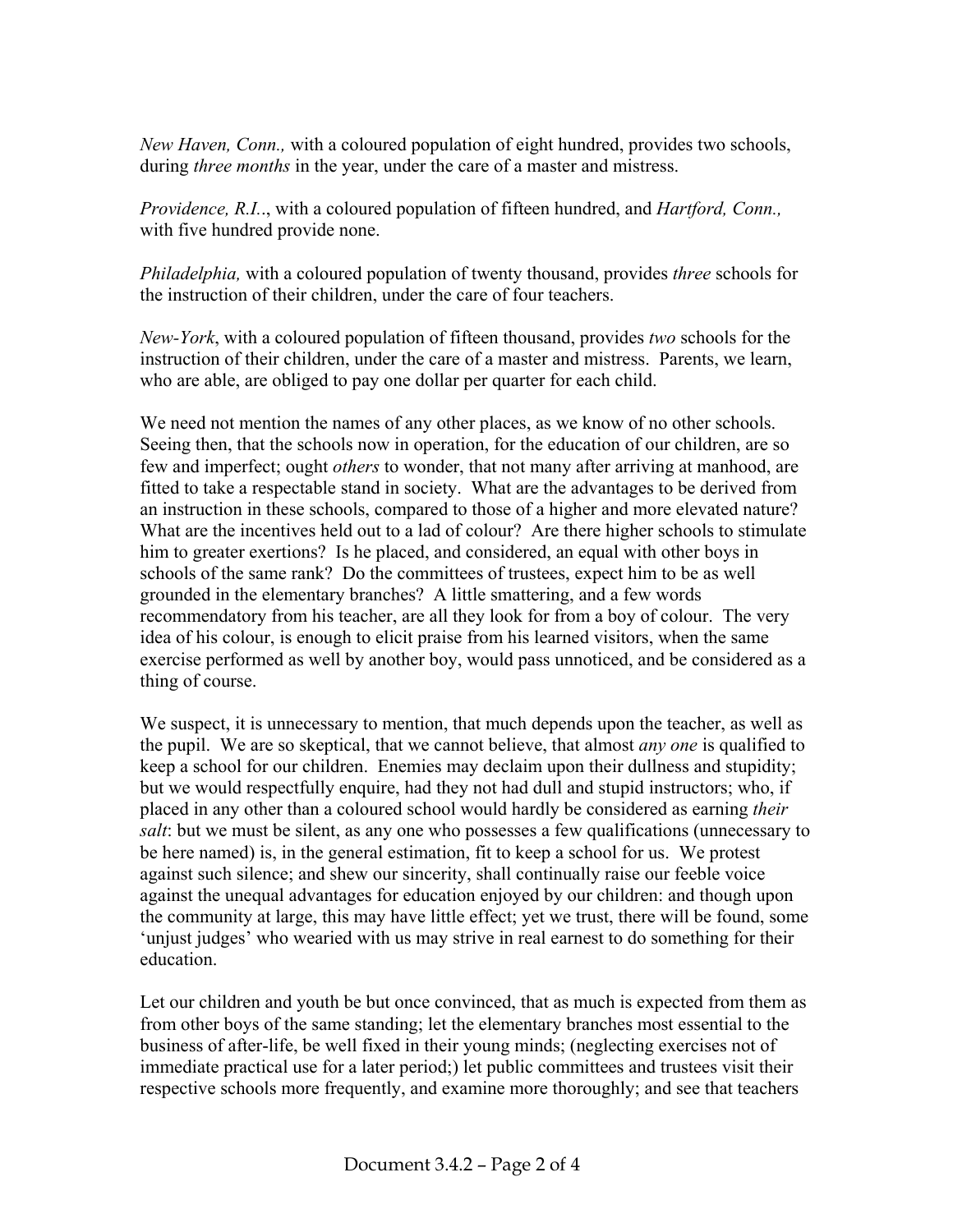do not keep their pupils unprofitably employed, or exercised upon the same rules in Arithmetic and Grammar, or upon the same map in Geography for a *show-off* against the visitation day, which may not take place more than once or twice a year. Let these *necessaria* be done, and, no good result from their operation; and then shall we be convinced that really we are of a *different species* and not variety, and that the Creator has, in his providence, designed us for "hewers of wood" and "drawers of water," and "beasts of burden," for our fairer brethren.

Writers, old and young, are fond of exclaiming, that "there is a wide difference in point of intellect between the African and the European. It is in vain to plead the degraded condition of the Negro—had not nature dealt out her gifts to him with a sparing hand, we should not have remained so long without evidence of her liberality. There are some thousands of free blacks in America, but no one has ever given the least indication of an elevated mind." Taking it for granted, that the above refers more immediately to the United States, we call upon the advocate of the system to point us to one *individual* who has enjoyed to the full extent all the privileges of his fairer brethren. Though there are thousands of free people of colour in this country, yet to them the seats of knowledge have ever been as the temple of Janus in a time of peace. We will not enumerate the causes of their exclusion. They are well known. In South America and Hayti where the man of colour is seen in all the dignity of man, freed from the prejudices, and endowed with the rights, and enjoying all the privileges of citizenship, we behold him not a whit inferior to any of his fairer brethren. Conscious of his dignity, he acts and feels himself a man. It is much easier for men to declaim, that things in their narrow conception of them, do not happen, than to investigate and maturely weigh the causes, which strike the man of cultivated taste as the only existing difficulty. The human mind fits itself to its situation, and to the demands which are made upon its energies. Debased and lowered beneath the standard of men, what incentives have we for action? No matter what his merits, not matter what his claims, not matter what his character, the man of colour sees himself and friends treated as the most contemptible vagrants and all for what? Because nature has stained him somewhat darker than common.

Conscious of the unequal advantages enjoyed by our children, we feel indignant against those who are continually vituperating us for the ignorance and degradation of our people. Let the most intelligent people on earth be enslaved for ages—let them be deprived of all means of acquiring knowledge—let their very name be considered a byword through the land—and we venture to assert, that we should behold beings, as ignorant, degraded, and dead to every noble feeling, as our brethren. But well wishers as we are for the dissemination of knowledge, we never desire such to be the contemptible situation of any people. Were wishes of any avail, ours would be the enlightening of all nations—the spread of true principles of liberty and equality.

Notwithstanding all the evils under which we labour, did our brethren but feel the importance of a good education being bestowed among every member of society, how different would be the after-years of many of our children! Duly enlightened and qualified to perform the duties of a citizen (though denied the opportunity) their whole life might reflect credit upon our community; and serve to extinguish many prejudices